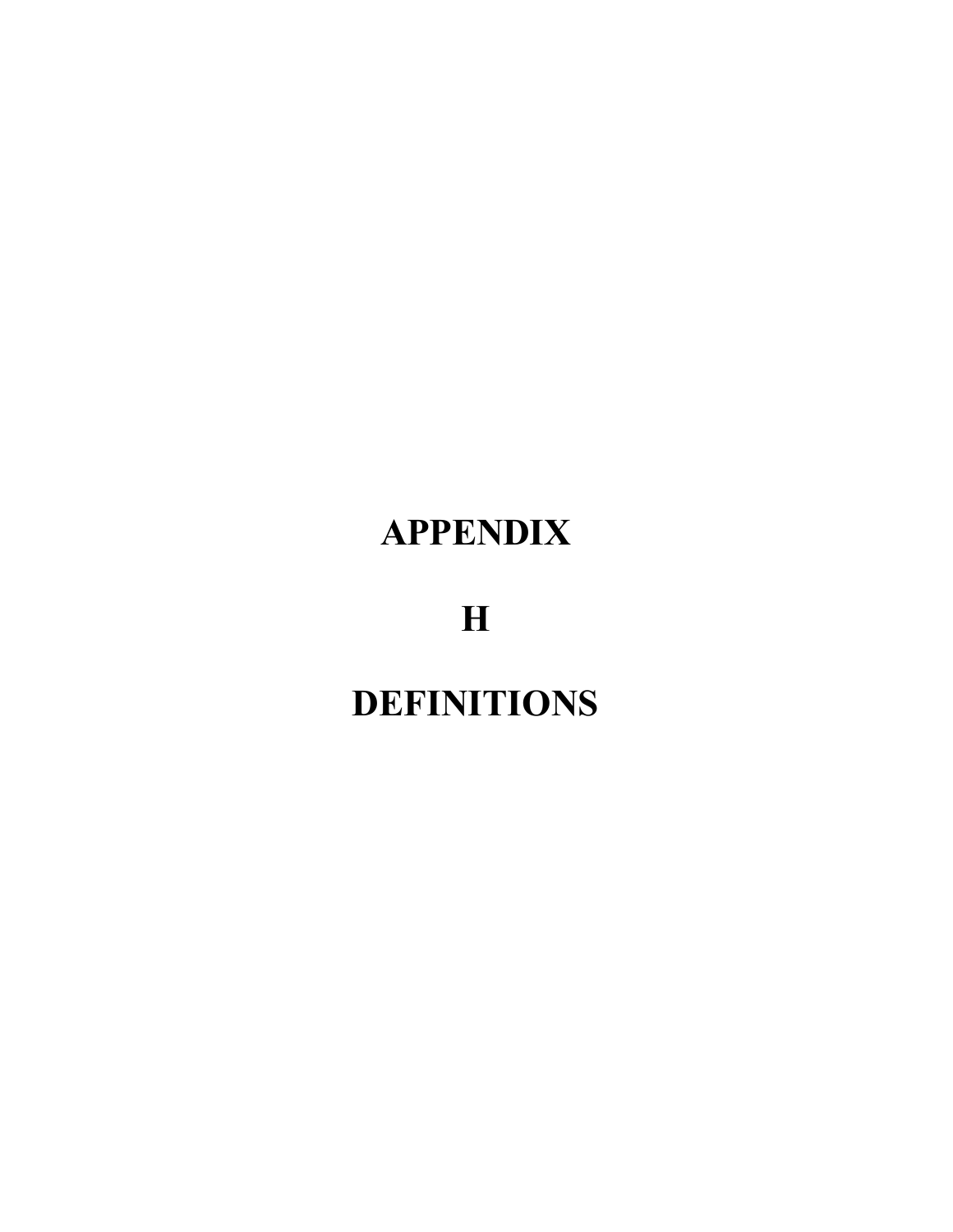## **DEFINITIONS**

- **Action levels** numeric values or other performance criteria that are protective of human health, safety and the environment
- **Aquifer**  a geologic formation, group of geologic formations, or part of a geologic formation that contains sufficient saturated permeable material to yield economical quantities of water to wells and springs
- **Chemicals of concern** specific constituents that are identified for evaluation in the risk assessment process
- **Corrective action** the sequence of actions at a release site that include site assessment, interim remedial action, remedial action, operation and maintenance of equipment, monitoring of progress, and termination of the remedial action
- **Direct exposure pathway** an exposure pathway where the point of exposure is at the source, without a release to any other medium
- **Excavation area** the area containing the tank system and backfill material bounded by the ground surface, the walls and floor of the pit, and the trenches into which the underground storage tank system was placed at the time of installation; or two feet around the underground storage tank system if the limits of the original excavation cannot be determined
- **Exposure** contact of an organism with a chemical of concern
- **Exposure assessment** the estimation (qualitative or quantitative) of the magnitude, frequency, and duration of exposure to a chemical of concern, and the route of exposure
- **Exposure pathway** the course a chemical or physical agent takes from a source to an exposed organism. An exposure pathway describes a unique mechanism by which an individual or population is exposed to chemicals or physical agents at or originating from a site. Each exposure pathway includes a source or release from a source, an exposure point, and an exposure route. If the exposure point differs from a source, a transport/exposure medium (e.g., air) or media (in cases of inter-media transfer) also is included
- **Fate and transport analysis**  a study conducted to determine the mechanisms and routes by which chemicals of concern may enter a specific environment, the specific environments potentially affected by the chemicals of concern, and the final disposition and chemical form of the chemicals of concern in those environments
- **Free phase product** petroleum product floating on the groundwater or surface water, or on the ground surface
- **Hazard index (HI)** the sum of more than one hazard quotient for multiple chemicals of concern or multiple exposure pathways
- **Hazard quotient** the ratio of a single chemical exposure level over a specified time period to a reference dose for that chemical derived from a similar exposure period